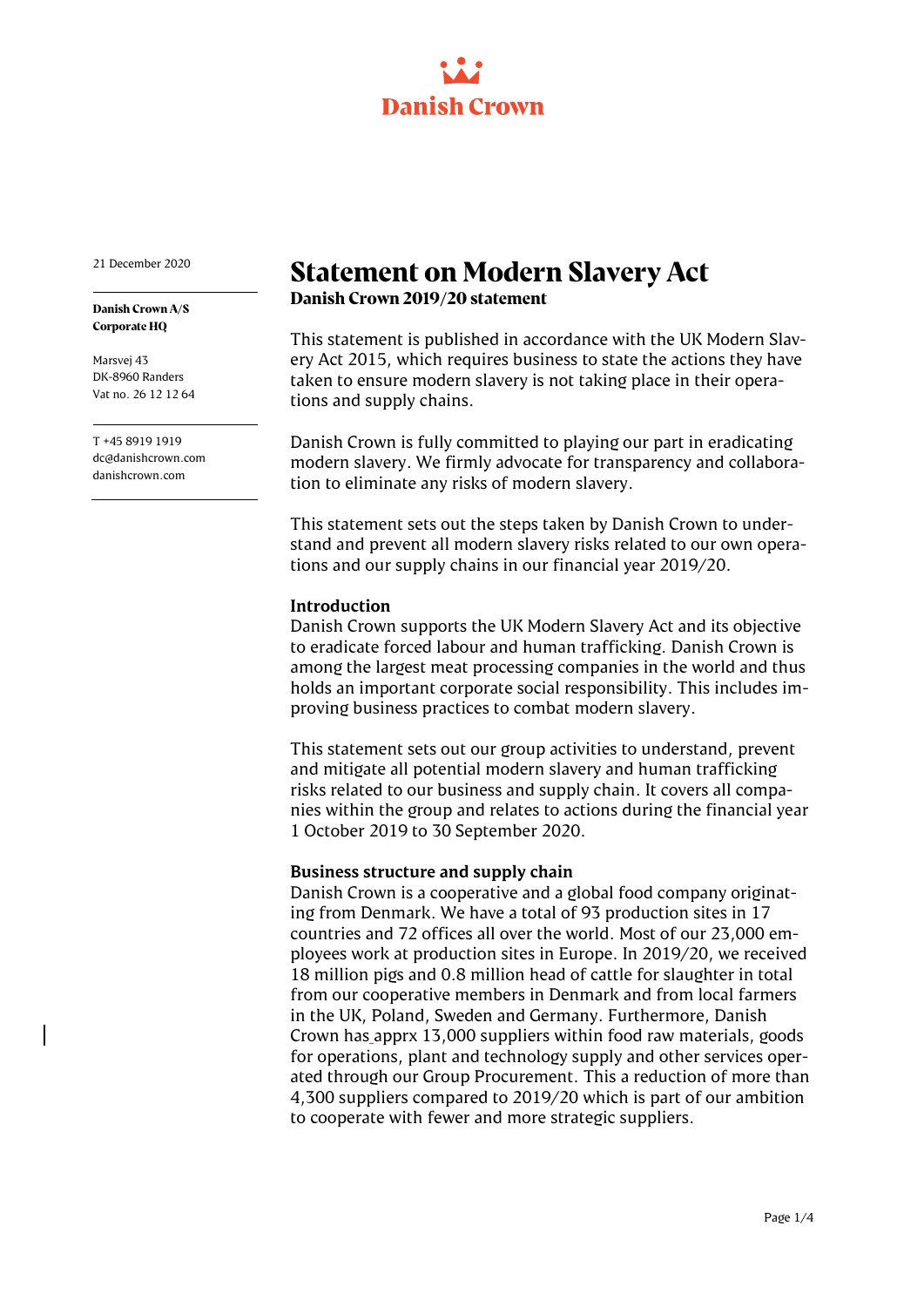

## **Risk assessment and due diligence**

With respect to modern slavery and human trafficking, we consider the following activities within our business and direct supply chain to be high-risk areas:

- Workers employed at the farms supplying pigs and cattle.
- Suppliers in our supply chain where we do not have direct management control.
- Suppliers of transportation, logistics and construction services.
- Contract labour hired at some of our production sites via third party.

Access to labour is a challenge for us in all our production countries, but we are particularly challenged in Poland, Sweden and Germany, where through several years, up to 80 per cent of our staff on single sites has from time to time been contract staff hired via a third party. The largest proportion of third-party contract staff is found in Germany, where our contract staff typically comes from Eastern Europe. We are aware of the risk of modern slavery in this part of the industry and continuously monitor third-party employment of contract staff. In 2019/20, we did not observe any issues of concern in the course of our supervision, which comprises both accommodation and employment conditions, including pay.

## **COVID-19**

The COVID-19 pandemic was the dominating and most unpredictable issue in 2019/20, and it turned our daily workday upside down and demanded our full attention. In response, we established an internal COVID-19 task force with representatives from HR, health and safety, production, food safety, sustainability and communication, that held daily meetings. Together with senior management the task force ensured that we kept one step ahead and reacted quickly and effectively and were able to maintain a stable supply to our markets and protect our employees and production against the risk of COVID-19 infection.

#### **Policies and commitments**

Danish Crown respects international human rights, including labour rights and recognises our ability to exert influence in our supply chain. We are committed to work consistently to combat any kind of modern slavery in our business and our supply chains. International agreements lay the basis for how we conduct our business in a responsible and transparent manner. We observe and support a number of initiatives of relevance to the Modern Slavery Act:

- UN Global Compact
- UN 2030 Sustainable Development Goals
- UN Guiding Principles on Business and Human Rights
- The Universal Declaration of Human Rights
- The ILO Declaration of Fundamental Principles of Rights at Work

#### **Governance structure and processes**

We have the following governance structure and processes in place to help us identify, assesses and address human rights risks and impacts as well as to facilitate the implementation of sustainability decisions into our core business.

Our Group Sustainability function ensures a close relationship from headquarters to employees around the world. This means that all business units have access to knowledge and expertise and are aware of our commitments to protect labour rights, ensure healthy and safe workplaces for all workers, also migrant workers. Where applicable we request for our employees to obtain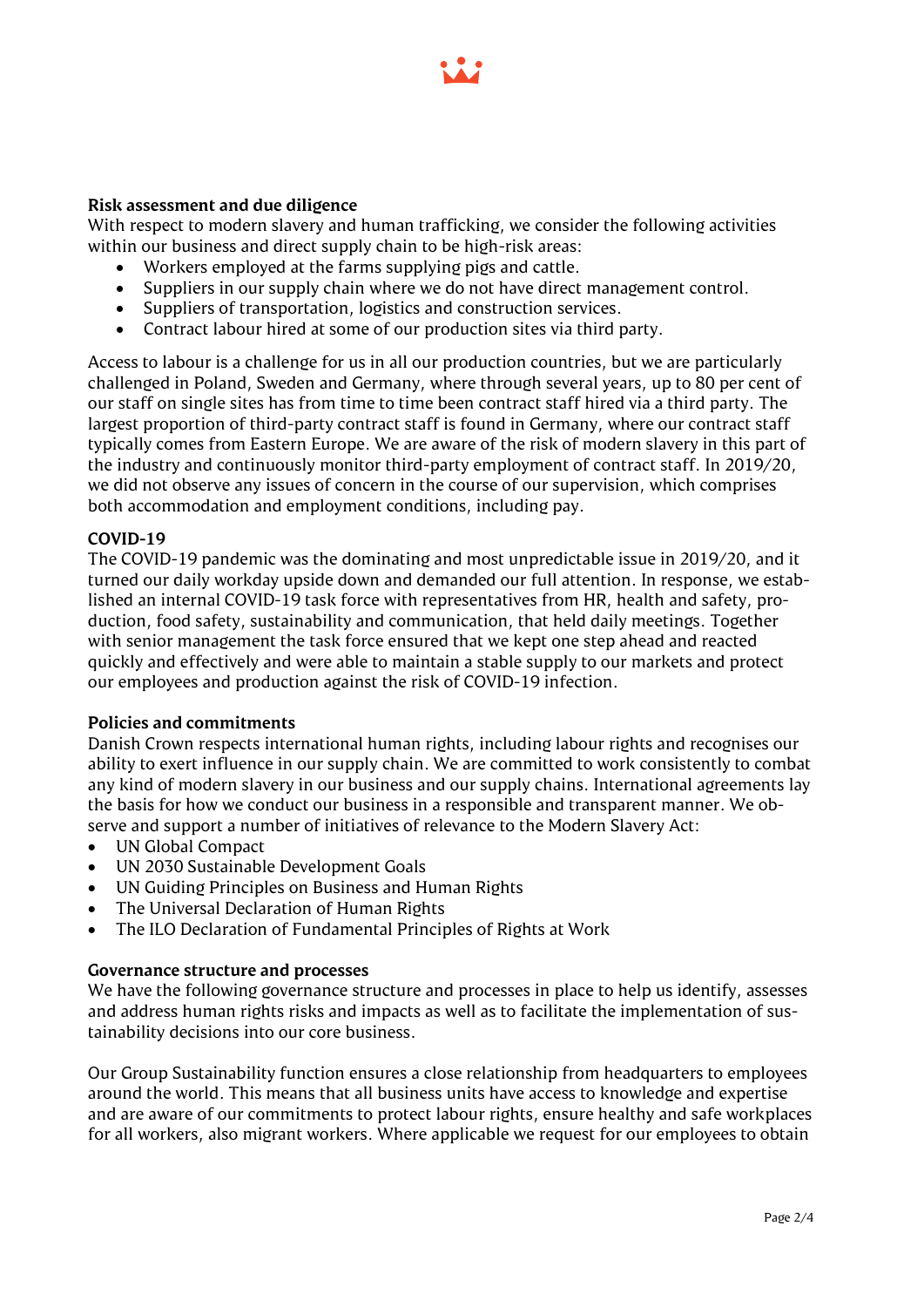

and document permits of residence and work permits to ensure that they live and work legally in the country in question. Our HR management procedures ensure that all employees are recruited lawfully, and we work closely with unions in order to ensure compliance.

In the ongoing evaluation of our compliance with international sustainability principles at our production sites, we use Sedex's data platform and performance and risk assessment tools. These tools help us ensure acceptable working conditions and comply with specific human rights.

Our Supplier Code of Conduct defines the minimum sustainability requirements to be met by our suppliers of goods and services, including respecting human rights and labour rights. We expect our suppliers to adopt policies and processes and to make similar demands further on in their supply chain. At the same time, we reserve the right to audit our suppliers, and we encourage them to join Sedex. Our sustainability programme for farmers, the Climate Track, includes workplace assessments and conditions of employment. We have adopted a declaration on human rights and labour rights in the transport sector, which commits transport service providers to ensure reasonable social standards for own employees and employees at any subcontractors. The declaration includes requirements regarding terms of employment and rights at work.

# **Key actions**

In 2019/20 we:

- Established a whistleblower scheme for anonymous reporting of suspicion of criminal or unethical issues such as violations of human rights.
- Evaluated our sustainability performance at 58 production sites using the Sedex's data platform, and concluded that our production sites abide by fundamental human rights and labour rights.
- Launched a pilot project in Germany to examine the possibilities to reduce the number of third-party contract staff, involving the permanent employment of 150 people at our abattoir in Essen.
- Continued implementation of our Supplier Code of Conduct. The code is endorsed by all suppliers of meat to Danish Crown Foods as well as more than 750 suppliers of food ingredients and logistics.
- Enrolled all cooperative members and producers of pigs in the Climate Track, and started enrolling producers of 'Dansk Kalv' in the programme.
- Launched a soy action plan where we commit to only buying responsibly produced soy and seeking greater transparency in the supply chain.

Priorities for 2020/21:

- Conduct extended/new Human Rights due diligence analysis
- Re-conduct our monitoring processes of logistic suppliers with regards to accommodation during Q1 2020
- Increase our efforts to reduce number of 3rd party contract employees and replace with permanent employment
- Increase Supplier commitment to Supplier Code of conduct to 85%

## **More insights**

You can find more information on our business and conduct in our Annual Report 2019/20, in